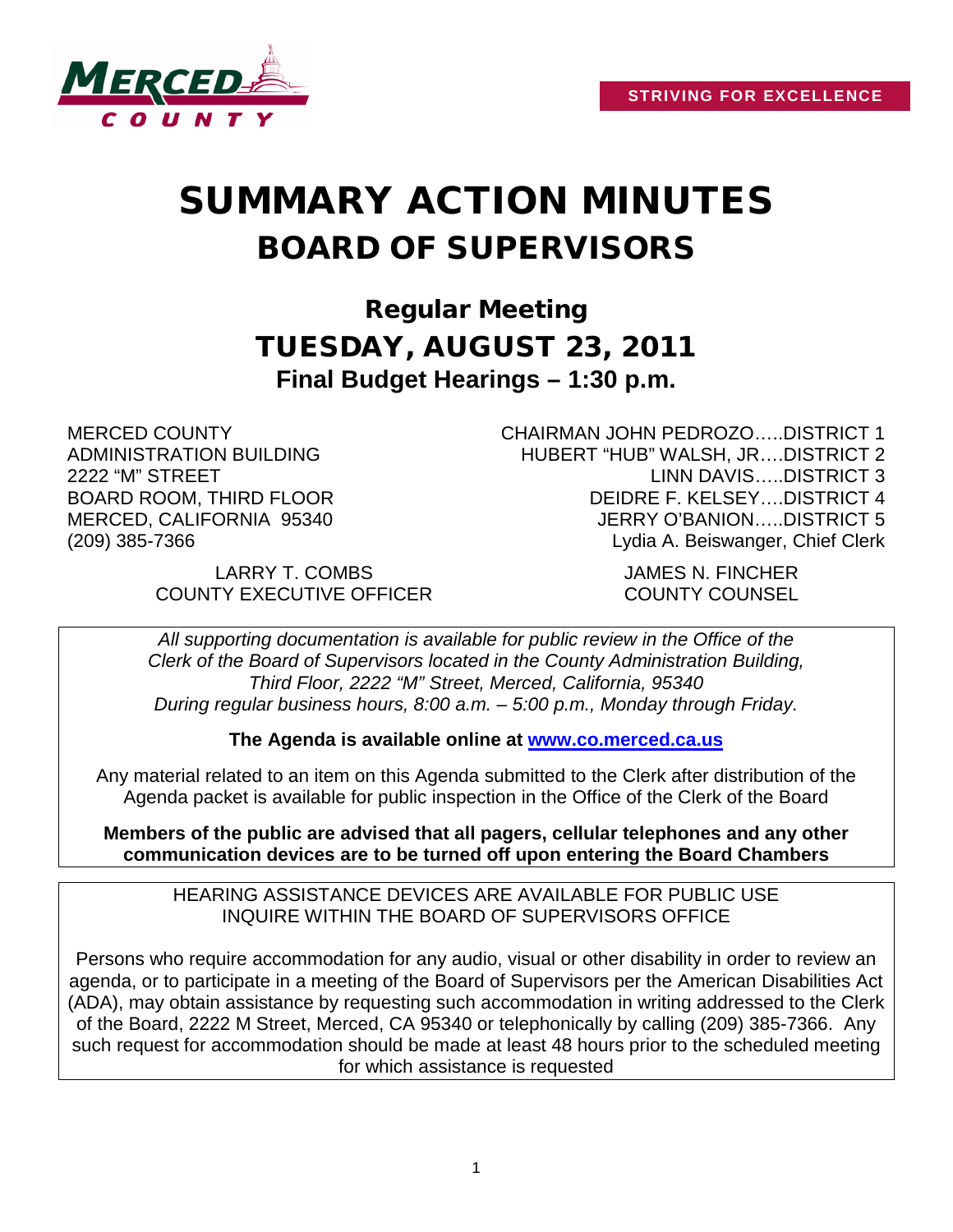**The Board will meet in Final Budget Hearings until completed. Time Schedules are estimates and may vary according to durations of individual policy discussions**

## SCHEDULED ITEMS

# 1:30 P. M. **THE PUBLIC IS INVITED TO SPEAK ON ANY ITEM ON THE AGENDA-TESTIMONY IS LIMITED TO FIVE MINUTES PER PERSON REVIEW BOARD ORDER – SEE PAGE 6**

#### **COUNTY EXECUTIVE OFFICER - BUDGET PRESENTATION**  Fiscal Year 2011/12 Budget Presentation *REVIEW BOARD ORDER – SEE PAGE 6 AND 7*

#### **AUDITOR - PUBLIC HEARING**

To consider setting the Appropriation Limit for FY 2011-2012 established under Article XIIB of the Constitution

RECOMMENDATION: (1) Open the Public Hearing; (2) Approve using the change in County population combined with the change in all counties having contiguous borders as the populations factor, and the change in California per capita personal income as the cost of living factor to establish the fiscal year 2011/2012 Appropriation Limitation; and, (3) Adopt the Resolution establishing the Fiscal Year 2011/2012 Appropriation Limitation as \$578,999,639

# *REVIEW BOARD ORDER – SEE PAGE 7*

## **GOVERNMENT CODE SECTION 54950 COMPLIANCE (LATE AGENDA ITEMS)**

## BUDGET CONSENT CALENDAR (Items #1 - 6) **APPROVED AS RECOMMENDED AYES: ALL**

#### FINAL BUDGET ADJUSTMENTS

1. Approve Final Budget Adjustments based on more current information to various budget units within the General Fund and Other Funds as presented: 10100, 11000, 13000, 14000, 17000, 17100, 17200, 17600, 17700, 18100, 18200, 20100, 20400, 22100, 23000, 23100, 23400, 28300, 28400, 28500, 29400, 40000, 41500, 40600, 49500, 50000, 50500, 51000, 55000, 55100, 55200, 55300, 57400, 57600, 57700, 57800, 57900, 59000, 61000, 70200, 75100, 75200.

# *REVIEW BOARD ORDER – SEE PAGE 7*

#### OUT OF STATE TRANSPORTATION AND TRAINING FOR FISCAL YEAR 2011/12

2. Approve the Schedule of Out-of-State for Transportation and/or Training for FY 2011/12 and Direct that no Out-of-County Overnight or Out-of-State Travel take place unless authorized by the County Executive Officer or his designee.

# **APPROVED AS RECOMMENDED AYES: ALL**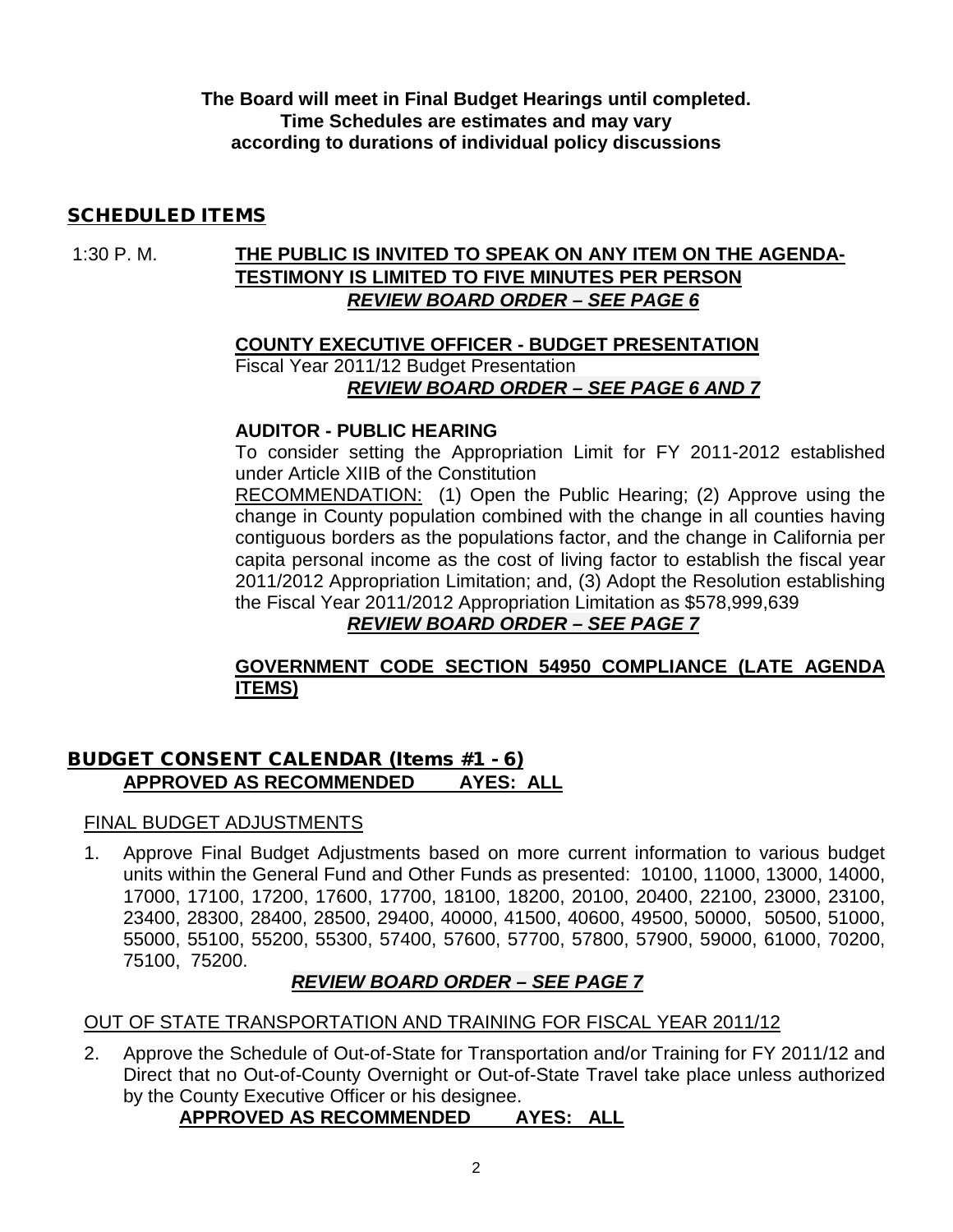# CAPITAL ASSETS – FY 2011/12

3. Approve the Capital Asset List by Budget Unit at the Sub-Object Level as appropriated in the FY 2011/12 Final Budget; and, Direct that no capital assets be procured unless authorized by the County Executive Officer, or his designee.

# *REVIEW BOARD ORDER – SEE PAGE 8*

# LEASE PURCHASE AGREEMENTS

4. Authorize the Director of Administrative Services to negotiate, execute, and sign Lease Purchase Agreements for equipment appropriated in the FY 2011/12 Budget subject to review by Auditor, County Counsel and the County Executive Officer.

# **APPROVED AS RECOMMENDED AYES: ALL**

# FIRE

5. Approve the Final Budget Adjustments which includes Fire Facility, Cal Fire Staffing and Capital Asset/Improvements in Fire, BU 25000 and 25100.

# **APPROVED AS RECOMMENDED AYES: ALL**

## PUBLIC WORKS

6. (1) Approve the identified Road Division Work Program for Fiscal Year 2011/12 which includes four projects that will be funded from the Proposition 1B Transportation Bond which include: Shanks Avenue at Letteau Avenue Signal and Intersection Improvements, Buhach Road/Ashby Road Intersection Improvements, Husman Road Reconstruction and Sandy Mush Road Rehabilitation and Chip Seal to various County Roads; and (2) Approve the Final Budget Adjustments in BU 30000.

# **APPROVED AS RECOMMENDED AYES: ALL**

# REGULAR CALENDAR

# BOARD ACTION

#### HUMAN RESOURCES

- 7. Personnel Technical Clean-up: Recent actions taken by the Board require modifications to the Salary Resolution and it is recommended the Board delete existing job classifications that have been deleted by prior Board actions and the system will accurately reflect only active County classifications; and modify existing language in the Salary Resolution to reflect prior actions and agreements approved by the Board, and adopt Salary Resolution. **ADOPTED RESOLUTION NO. 2011-152 AS RECOMMENDED AYES: ALL**
- 8. Centralization of County Information Systems: Authorize the change of two Automation Systems Analyst I/II to Staff Services Analyst I/II classifications effective August 29, 2011, and approve the amendments to the Position Allocation Resolution.

# **PULLED FROM THE AGENDA – NO ACTION TAKEN**

# PUBLIC WORKS

9. (1) Authorize the change of one vacant Fleet Maintenance Supervisor (Position 3) in BU 75500 to an Assistant Shop Supervisor, (2) Approve the modifications to the Assistant Shop Supervisor classification specification, and (3) Approve the amendments to the Position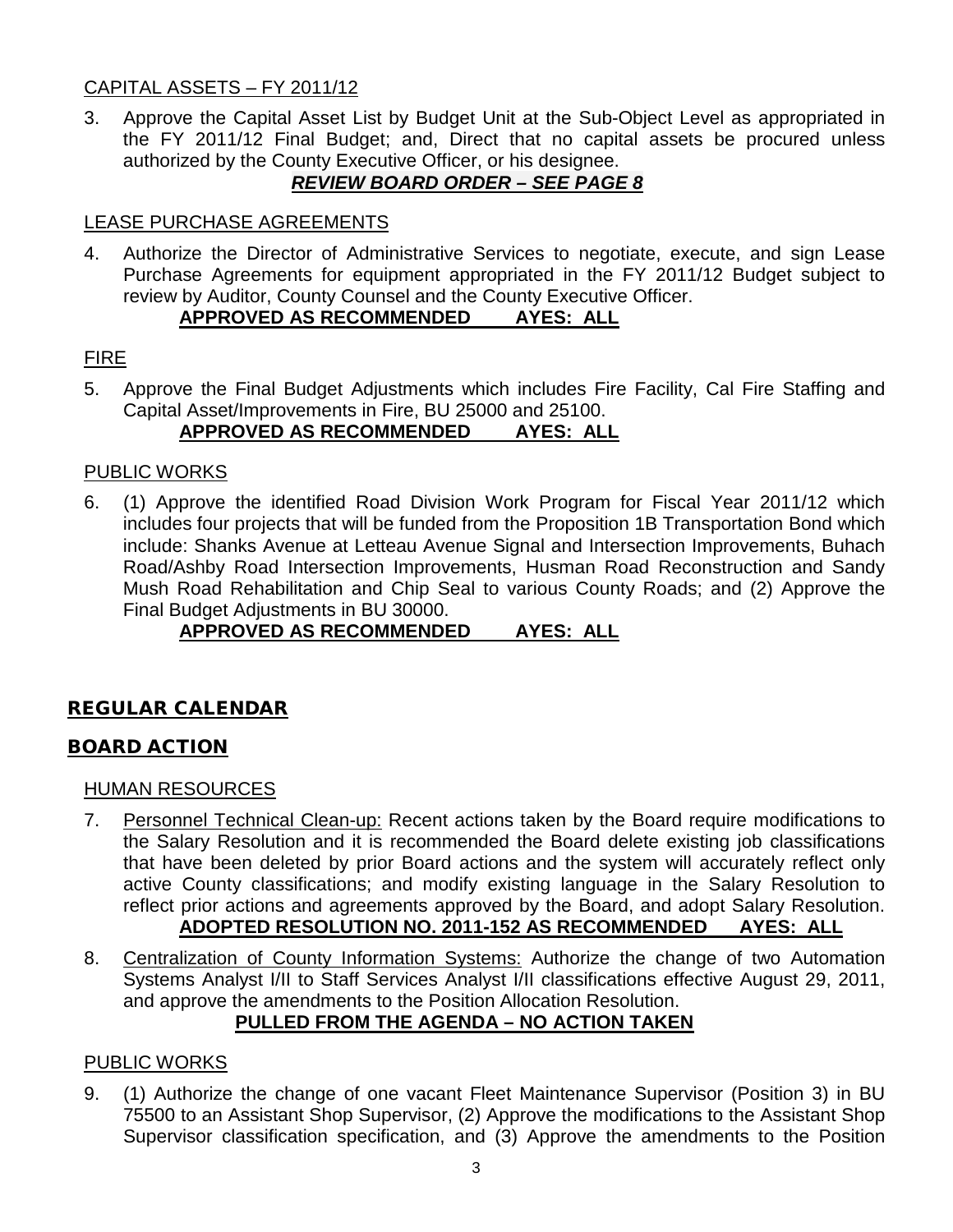#### Allocation and Salary Resolutions. **ADOPTED RESOLUTION NOS. 2011-153 (POSITION) AND 2011-154 (SALARY) AS RECOMMENDED AYES: ALL**

### MENTAL HEALTH

10. Mental Health Managed Care and Early & Periodic Screening, Diagnosis & Treatment (EPSDT): (1) Effective October 10, 2011, add Two FTE Mental Health Clinicians I/II, Two FTE Mental Health Workers I/II, One FTE Office Assistant III and Two FTE Program Assistants to BU 41501; Six FTE Mental Health Clinicians I/II, One FTE Mental Health Worker I/II, One FTE Office Assistant III and One FTE Program Assistant to BU 41502; One FTE Staff Services Analyst I/II to BU 41503; One FTE Accounting Technician and Two FTE Office Assistants III to BU 41506; One FTE Dual Diagnosis Specialist to BU 41509; One FTE Licensed Mental Health Worker to BU 41513; and One FTE Mental Health Clinician I/II and One FTE Program Assistant to BU 41531. (2) Approve the amended Position Allocation Resolution 06-120/A.

# **ADOPTED RESOLUTION NO. 2011-155 AS RECOMMENDED AYES: ALL**

## LIBRARY

11. Adopt the proposed hours of operation for the Merced County Library System, and authorize Final Budget Adjustments for the Library in BU 60000.

# *REVIEW BOARD ORDER – SEE PAGE 8*

#### AG. COMMISSIONER-Animal Control

12. (1) Add one Animal Control Officer I/II (Variable Shift) in BU 28700; (2) Approve the amendments to the Position Allocation Resolution, and authorize Final Budget Adjustments in Animal Control BU 28700.

# **ADOPTED RESOLUTION NO. 2011-156 AS RECOMMENDED AYES: ALL**

#### PUBLIC DEFENDER

13. (1) Authorize Final Budget Adjustments to restore funding for two EH Deputy Public Defender I/II/III/IV positions and one EH Legal Clerk I; (2) Ratify the Side Letter with Merced County Attorney Association (MCAA) waiving, on a one-time basis, the provisions of the MOU/Rules and Regulations Section 2.W.5 and Section 2.W.5.9 pertaining to the hiring of Extra Help; (3) Approve the hours for the Merced Public Defender's Office to be open to public from 9:00 a.m. to 4:00 p.m., Monday through Friday at the Merced Office, and for the Los Banos Public Defender Office from 8:00 a.m. to 1:00 p.m., Monday, Wednesday, Thursday and Friday.

#### *REVIEW BOARD ORDER – SEE PAGE 8 AND 9*

#### AUDITOR – SCHEDULES

14. Approve Budget Schedules 1, 2, 3, and 4, and Other Budget Schedules including Reserves and Appropriations for Encumbrance Carryover for the 2011/12 Budget Year. **APPROVED AS RECOMMENDED AYES: ALL**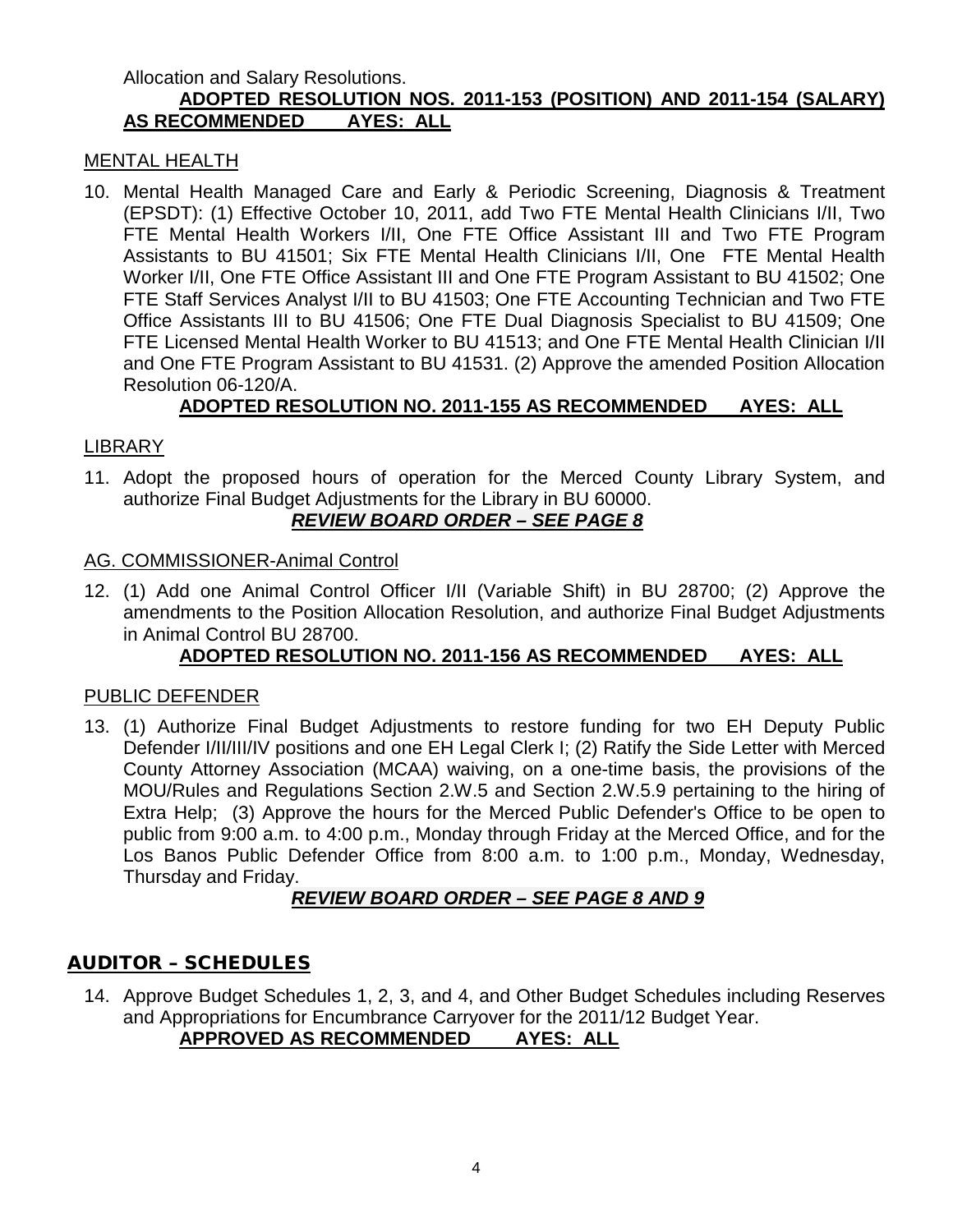# FISCAL YEAR 2011/12 FINAL BUDGET ADOPTION

15. Resolution adopting the Fiscal Year 2011/12 Final Budget: (1) Approve Resolution adopting the Fiscal Year 2011/12 Final Budget as reviewed and amended during Final Budget Hearings, and (2) Authorize the Auditor-Controller to make technical adjustments as necessary.

# **ADOPTED RESOLUTION NO. 2011-157 AS RECOMMENDED AYES: ALL**

# **ADJOURNED MEETING UNTIL TUESDAY, SEPTEMBER 13, 2011 AT 10:00 A.M.**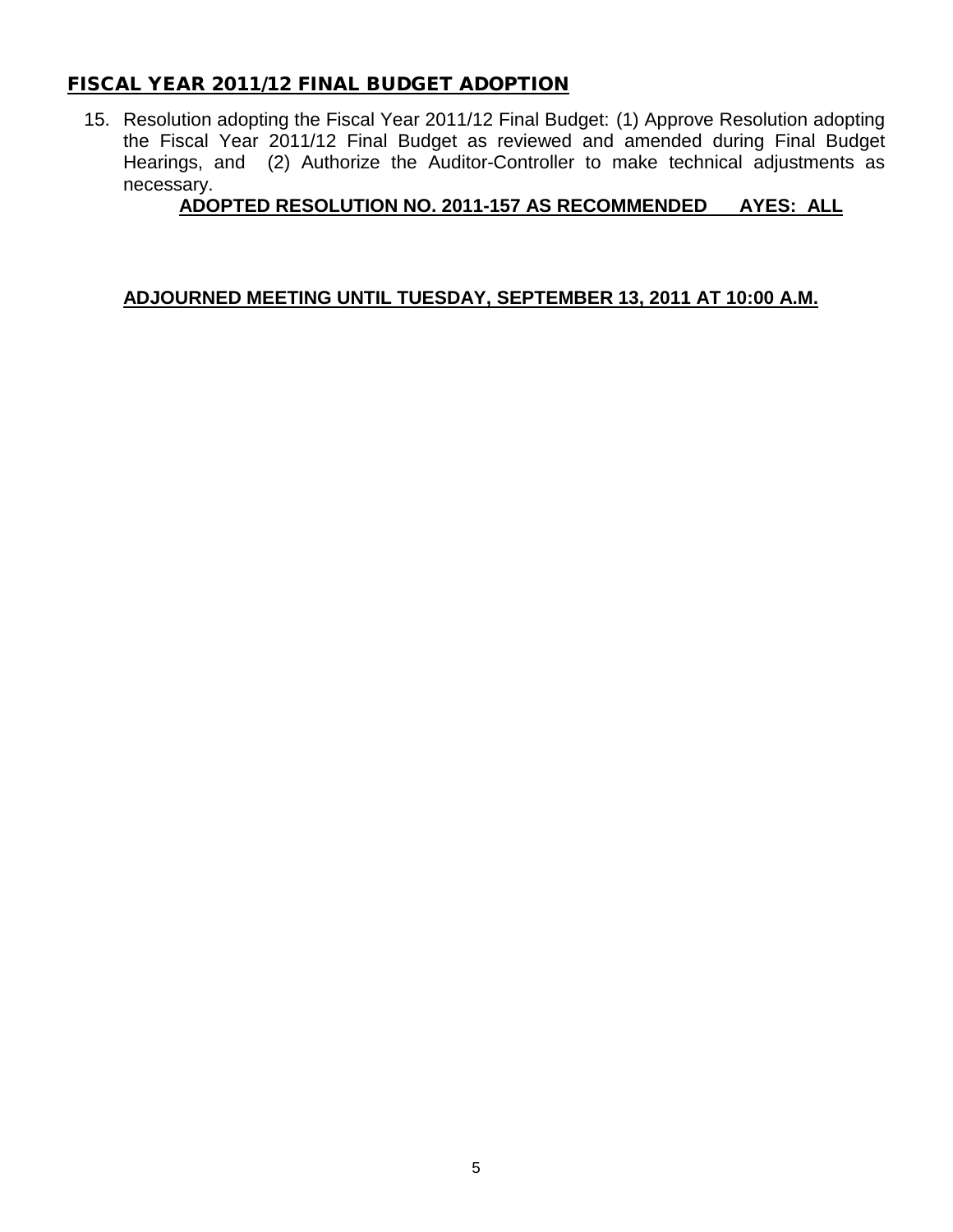#### **BOARD ORDERS – SUMMARY ACTION MINUTES – AUGUST 23, 2011 FINAL BUDGET HEARINGS**

#### **1:30 P.M. SCHEDULED ITEM 2011-08-23 PUBLIC OPPORTUNITY**

Shawnesti Machado, Vice President of IEMC, voices concerns on Action Item No. 13 requesting funding to be restored for an extra help legal clerk in the public defender office. We ask if funding available for clerical staff to consider reinstating a reduction in force employee instead of hiring extra help.

Robert Mitchell, Hilmar resident, states concerns about library budget in the Hilmar area and reviews the use and cost of their library and the entire library system in Merced County and submits 2010-11 Chart of Expenses and Usage by Branch Present: Pedrozo, Walsh, Davis, Kelsey, O'Banion

## **1:30 P.M. SCHEDULED ITEM 2011-08-23 EXECUTIVE OFFICE - BUDGET**

County Executive Officer Larry Combs states this budget is submitted to the Board and includes many changes from the proposed budget.

Deputy County Executive Officer-Budget Scott DeMoss reviews the 2011/2012 Final Budget PowerPoint highlighting the Expenditure/Revenue for period of 2004/05 through 2010/11 and the reflection of one-time adjustments to increase the Fund Balance, the Approved FY 10/11 Budget and Proposed FY 11/12 Budget with Final FY 11/12 and changes made and Net County Cost; FY 08/09, 09/10 and 10/11 Approved Budgets with FY 11/12 Proposed and FY 11/12 Final Budget for the Total Budget and reviews the General Fund proposal with Economic Uncertainty, Payroll/Benefit, Long Term Facilities and Litigation.

Assistant County Executive Officer Jim Brown reviews the ongoing and one-time net county costs and resources and the shortfall. He briefly reviews the prior board direction taken and the policies set for the Library, Animal Control and Public Defender, and Non policy adoptions and other adjustments.

Deputy County Executive Officer-Budget DeMoss reviews FY 2009/10, FY 10/11 Approved and FY 11/12 Proposed and FY 11/12 Final Budget with Local Public Safety, Justice System, Health & Human Services, Municipal/County-wide services, support services and capital projects and he reviews the positions vacant in these areas.

Assistant County Executive Officer Brown states the Budget is balanced at this time with one-time funding, however, it does not close the deficit and during this year our expenses will exceed the revenues. He states the other challenges are the State budget and realignment with the public safety and social services. He reviews the FY 10/11, FY 11/12 and FY 12/13 General Fund Net County costs, Local Resources, Balance/shortfall and Local Revenue and available Fund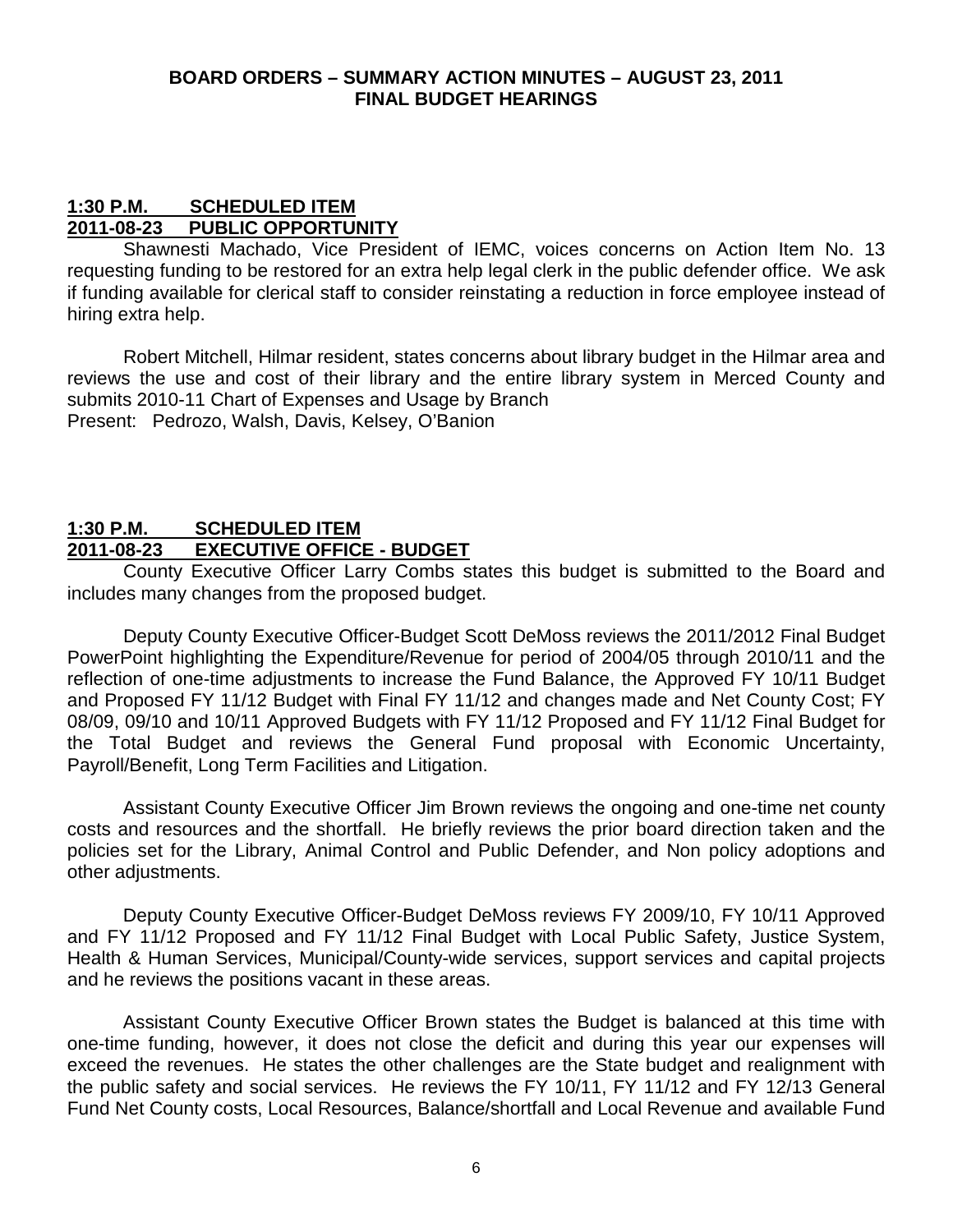Balance. He states the County needs to project for the future and there are so many uncertainties, we need to positions ourselves as best as we can.

Auditor-Controller Lisa Cardella-Presto submits a Letter dated August 23, 2011 and reads into the record the Final Budget Comments for the 2011/12 Budget.

#### **1:30 P.M. SCHEDULED ITEM 2011-08-23 AUDITOR - PUBLIC HEARING**

The time and date previously scheduled for a public hearing to consider setting the Appropriation Limit for FY 2011-2012 established under Article XIIB of the Constitution submitted by the Auditor.

The Chairman opens the public hearing and asks if there is anyone present that wishes to speak. No one speaks. The Chairman closes the public hearing.

Upon motion of Supervisor Kelsey, seconded by Supervisor O'Banion, duly carried, the Board approves using the change in County population combined with the change in all counties having contiguous borders as the populations factor, and the change in California per capita personal income as the cost of living factor to establish the fiscal year 2011/2012 Appropriation Limitation; and, establishes the Fiscal Year 2011/2012 Appropriation Limitation as \$578,999,639 and adopts Resolution No. 2011-151

Ayes: Pedrozo, Walsh, Davis, Kelsey, O'Banion

# **BUDGET CONSENT ITEM NO. 1 2011-08-23 FINAL BUDGET ADJUSTMENTS**

The Clerk announces the Final Budget Adjustments are before the Board for consideration and a revised Departmental Adjustment reflects a transfer of \$30,000 in appropriation from Contingency to Capital Appropriations in Budget Unit 17200 due to the intercom system at Iris Garret Correctional Facility required replacement and there is no change to the Recommended Action (Supplemental No. 3).

Upon motion of Supervisor O'Banion, seconded by Supervisor Davis, duly carried, the Board approves the Final Budget Adjustments based on more current information to various budget units within the General Fund and Other Funds as presented: 10100, 11000, 13000, 14000, 17000, 17100, 17200, 17600, 17700, 18100, 18200, 20100, 20400, 22100, 23000, 23100, 23400, 28300, 28400, 28500, 29400, 40000, 41500, 40600, 49500, 50000, 50500, 51000, 55000, 55100, 55200, 55300, 57400, 57600, 57700, 57800, 57900, 59000, 61000, 70200, 75100, 75200. Ayes: Pedrozo, Walsh, Davis, Kelsey, O'Banion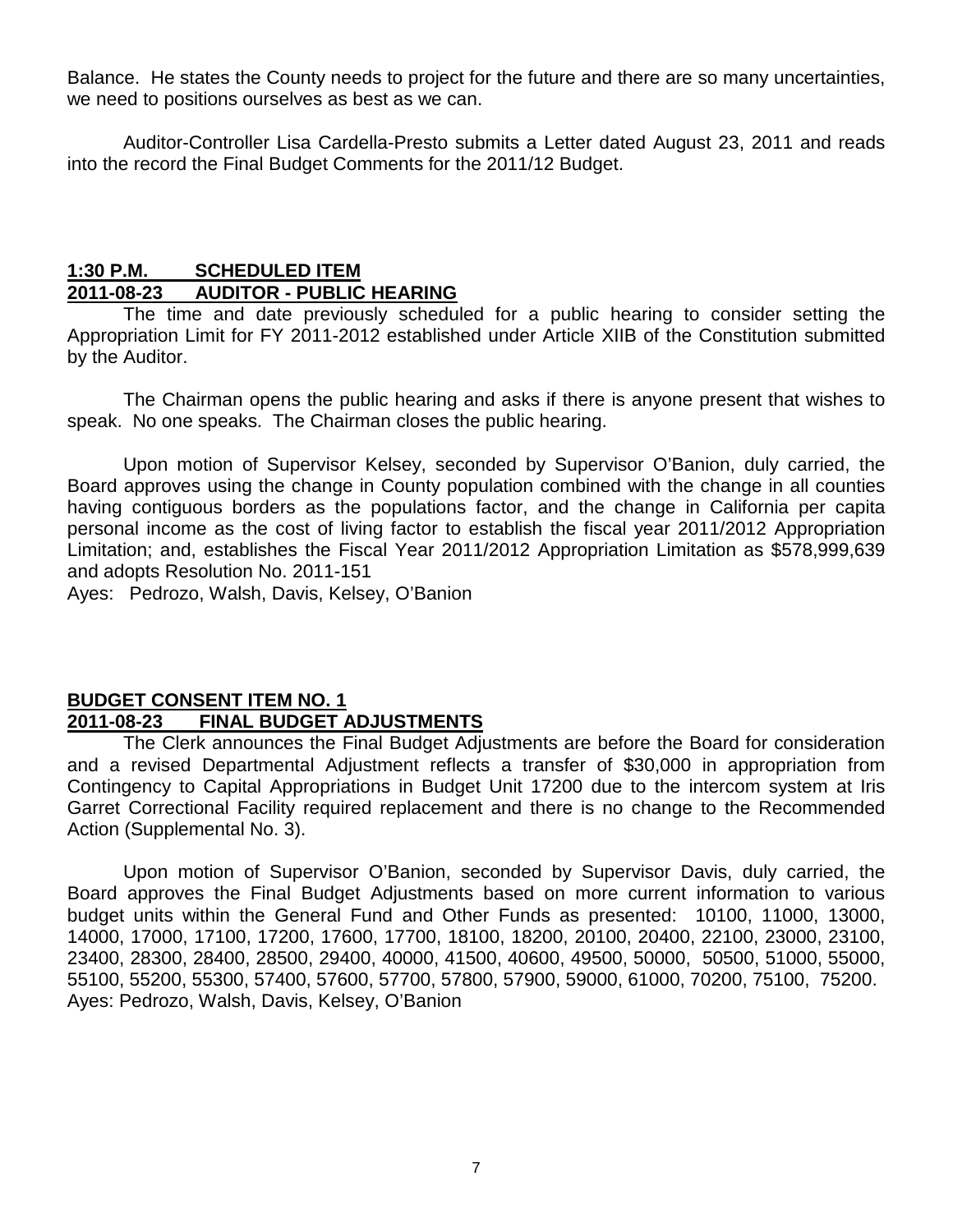#### **BUDGET CONSENT ITEM NO. 3 2011-08-23 CAPITAL ASSETS**

The Clerk announces the FY 2011/12 Capital Assets are before the Board for consideration and a revised Departmental Adjustment reflects an additional Capital Asset Number 82044 for \$30,000 due to the Intercom system at Iris Garret Correctional Facility required replacement and there is no change to the Recommended Action (Supplemental No. 4).

Upon motion of Supervisor O'Banion, seconded by Supervisor Davis, duly carried, the Board approves the Capital Asset List by Budget Unit at the Sub-Object Level as appropriated in the FY 2011/12 Final Budget; and, Direct that no capital assets be procured unless authorized by the County Executive Officer, or his designee.

Ayes: Pedrozo, Walsh, Davis, Kelsey, O'Banion

# **ACTION ITEM NO. 11 2011-08-23 LIBRARY BUDGET**

The Clerk announces the proposed hours for the Merced County Library are before the Board for consideration.

Discussion is had on the hours of operation, volunteers' responsibilities, funding and salaries of the branch libraries and requests for additional information.

County Librarian Jacque Meriam reviews additional activities that have occurred since July 12, 2011 Board Meeting.

Following further discussion and upon motion of Supervisor Kelsey, seconded by Supervisor O'Banion, duly carried, the Board adopts the proposed hours of operation for the Merced County Libraries: George Branch, Livingston Branch, Le Grand Branch (Contract with Le Grand High School), Atwater-Regional Library Branch, Merced Main Library, Cressey Branch, Gustine-Regional Library, Hilmar Branch, Snelling Branch, Stevinson Branch, Winton Branch, Dos Palos Branch, Los Banos-Regional Library, South Dos Palos Branch and Santa Nella Branch; and, authorize the Final Budget Adjustments for the Library in BU 60000. Ayes: Pedrozo, Walsh, Davis, Kelsey, O'Banion

#### **ACTION ITEM NO. 13 2011-08-23 PUBLIC DEFENDER BUDGET**

The Clerk announces the Public Defender Budget is before the Board for consideration.

Supervisor Kelsey recuses herself because of potential conflict and leaves the Chambers.

Supervisor O'Banion moves, seconded by Supervisor Walsh, the Board (1) Authorize Final Budget Adjustments to restore funding for two EH Deputy Public Defender I/II/III/IV positions and one EH Legal Clerk I; (2) Ratify the Side Letter of Agreement, Contract No. 2011223, with Merced County Attorney Association (MCAA) and Public Defender's Office waiving, on a one-time basis, the provisions of the MOU/Rules and Regulations Section 2.W.5 and Section 2.W.5.9 pertaining to